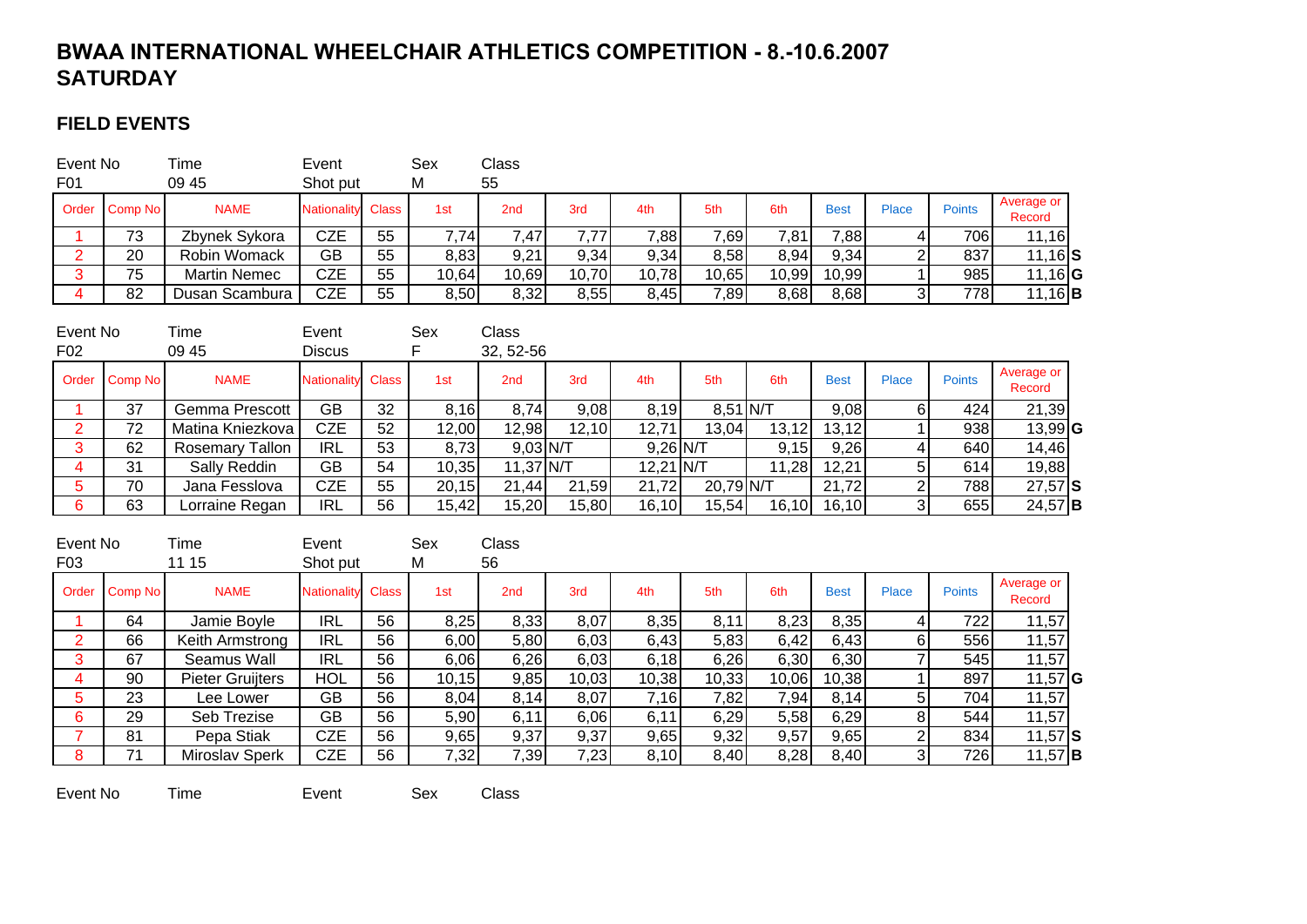| F <sub>04</sub>             |                 | 11 15                  | <b>Discus</b>          |                 | M               | 32, 51          |            |            |                   |                   |                   |                          |                  |                      |
|-----------------------------|-----------------|------------------------|------------------------|-----------------|-----------------|-----------------|------------|------------|-------------------|-------------------|-------------------|--------------------------|------------------|----------------------|
| Order                       | Comp No         | <b>NAME</b>            | <b>Nationality</b>     | <b>Class</b>    | 1st             | 2nd             | 3rd        | 4th        | 5th               | 6th               | <b>Best</b>       | <b>Place</b>             | <b>Points</b>    | Average or<br>Record |
| 1                           | 60              | Garrett Jameson        | R <sub>L</sub>         | 32              | 9,80            | 9,50            | 9,82       | 10,14      | 9,89              | 10,14             | 10,14             | $6 \mid$                 | 576              | 17,60                |
| $\overline{2}$              | 61              | Eoin Cleare            | IRL                    | $\overline{32}$ | 10,61           | 10,93           | 10,26      | 11,77      | 10,87             | 10,92             | 11,77             | $\overline{5}$           | 669              | 17,60                |
| 3                           |                 |                        |                        |                 |                 |                 |            |            |                   |                   |                   |                          |                  |                      |
| $\overline{4}$              | 79              | Jan Vanek              | <b>CZE</b>             | 51              | 4,88            | 6,66            | $6,14$ NT  |            | $5,44$ NT         |                   | 6,66              | 4                        | 675              | 9,86                 |
| $\overline{5}$              | 27              | Dave Gale              | <b>GB</b>              | 51              | 8,64            | 8,82            | 8,69 NT    |            | 8,44              | 9,16              | 9,16              | $\mathbf{1}$             | 929              | $9,86$ <sup>G</sup>  |
| $6 \overline{6}$            | $\overline{28}$ | <b>Richard Schabel</b> | $\overline{GB}$        | 51              | 8,85            | 8,34            | 8,44       | 8,68       | 8,89              | 8,87              | 8,89              | $\overline{2}$           | 902              | $9,86$ S             |
| $\overline{7}$              | $\overline{7}$  | Pavel Sibrava          | <b>CZE</b>             | $\overline{52}$ | 12,19           | 14,00           | 13,25      | 13,13      | 13,77             | 13,58             | 14,00             | 3                        | 793              | $\overline{17,65}$ B |
| Event No<br>F <sub>05</sub> |                 | Time<br>14 00          | Event<br><b>Discus</b> |                 | Sex<br>M        | Class<br>55, 57 |            |            |                   |                   |                   |                          |                  |                      |
| Order                       | Comp No         | <b>NAME</b>            | <b>Nationality</b>     | <b>Class</b>    | 1st             | 2 <sub>nd</sub> | 3rd        | 4th        | 5th               | 6th               | <b>Best</b>       | <b>Place</b>             | <b>Points</b>    | Average or<br>Record |
| 1                           | $\overline{20}$ | Robin Womack           | $\overline{GB}$        | 55              | 21,04           | 20,40           | 22,75      | 18,06 NT   |                   | 20,10             | 22,75             | 6                        | 622              | 36,56                |
| $\overline{2}$              | 73              | Zbynek Sykora          | <b>CZE</b>             | 55              | 29,71           | 28,10           | 28,66      | 29,43      | 29,93             | 31,31             | 31,31             | $\overline{2}$           | 856              | $36,56$ $S$          |
| 3                           | 74              | <b>Martin Nemec</b>    | <b>CZE</b>             | 55              | <b>NT</b>       | 35,06           | 35,95      | 34,67      | 36,84 NT          |                   | 36,84             | $\overline{1}$           | 1008             | $36,56$ G            |
| $\overline{4}$              | $\overline{25}$ | lan Cope               | $\overline{GB}$        | 57              | <b>NT</b>       | $10,91$ NT      |            | $10,41$ NT |                   | 10,72             | 10,91             | $\overline{7}$           | 232              | 46,93                |
| $\overline{5}$              | 44              | Nathan Stephens        | $\overline{GB}$        | 57              | $34,05$ NT      |                 | 35,13      | 33,66      | 35,41             | 34,66             | 35,41             | 3                        | 755              | $46,93$ B            |
| $6\phantom{a}$              | 24              | <b>Ben Stringer</b>    | <b>GB</b>              | 57              | 29,31           | 29,07           | 28,56      | 28,87      | $26,90$ NT        |                   | 29,31             | 5                        | 625              | 46,93                |
| $\overline{7}$              | 32              | <b>Frederic Periac</b> | <b>AUS</b>             | $\overline{57}$ | $26,36$ NT      |                 | 29,75      | 28,05      | 26,55             | 33,96             | 33,96             | 4                        | 724              | 46,93                |
| 8                           | 65              | James McCarthy         | IRL                    | $\overline{57}$ | 24,67           | 24,49           | 26,91      | 26,68      | 26,99             | 26,92             |                   | $\overline{26,99}$ guest | $\overline{575}$ | 46,93                |
| Event No<br>F06             |                 | Time<br>14 00          | Event<br>Shot put      |                 | Sex<br>M        | Class<br>53, 54 |            |            |                   |                   |                   |                          |                  |                      |
| Order                       | Comp No         | <b>NAME</b>            | <b>Nationality</b>     | <b>Class</b>    | 1st             | 2 <sub>nd</sub> | 3rd        | 4th        | 5th               | 6th               | <b>Best</b>       | <b>Place</b>             | <b>Points</b>    | Average or<br>Record |
| $\mathbf{1}$                | 75              | Milan Blaha            | <b>CZE</b>             | 54              | 8,15            | 8,13            | 7,94       | 8,22       | 8,11              | 8,12              | 8,22              | $\mathbf{1}$             | 879              | $9,35$ <sup>G</sup>  |
| $\overline{2}$              | 45              | Andrew Wilson          | <b>GB</b>              | 54              | 5,36            | 5,11            | 4,91       | 4,80       | 5,11              | 5,06              | 5,36              | 6                        | $\overline{573}$ | 9,35                 |
| $\overline{3}$              | 46              | David Lewis            | $\overline{GB}$        | $\overline{54}$ | 4,89            | 5,15            | 4,85       | 5,48       | $\overline{5,72}$ | $\overline{5,67}$ | $\overline{5,72}$ | 5                        | 612              | 9,35                 |
| $\overline{4}$              | 21              | Dan Nobbs              | <b>GB</b>              | 54              | 7,54            | 7,32            | 7,75       | 7,36       | 7,56              | 7,66              | 7,75              | $\overline{2}$           | 829              | $9,35$ $S$           |
| $\overline{5}$              | 26              | Tony Greenhalgh        | <b>GB</b>              | $\overline{53}$ | 4,14            | 4,08            | 4,34       | 4,30       | 4,26              | 4,47              | 4,47              | $\overline{7}$           | 539              | 8,30                 |
| $6\phantom{1}$              | 22              | <b>Martin Minton</b>   | <b>GB</b>              | $\overline{54}$ | 5,47            | 5,43            | 5,55       | 5,80       | 5,64              | 5,52              | 5,80              | 4                        | 620              | 9,35                 |
| $\overline{7}$              | 30              | <b>Stewart Maxwell</b> | $\overline{GB}$        | 54              | $5,99$ NT       |                 | 5,96       | $6,27$ NT  |                   | 6,26              | 6,27              | 3                        | 671              | $9,35$ B             |
| Event No<br>F07             |                 | Time<br>15 30          | Event<br><b>Discus</b> |                 | Sex<br>M        | Class<br>56     |            |            |                   |                   |                   |                          |                  | Average or           |
|                             | Order Comp No   | <b>NAME</b>            | Nationality Class      |                 | 1 <sub>ct</sub> | 2nd             | <b>Rrd</b> | 4th        | 5th               | <b>Ath</b>        | <b>Rest</b>       | Place I                  | Points           |                      |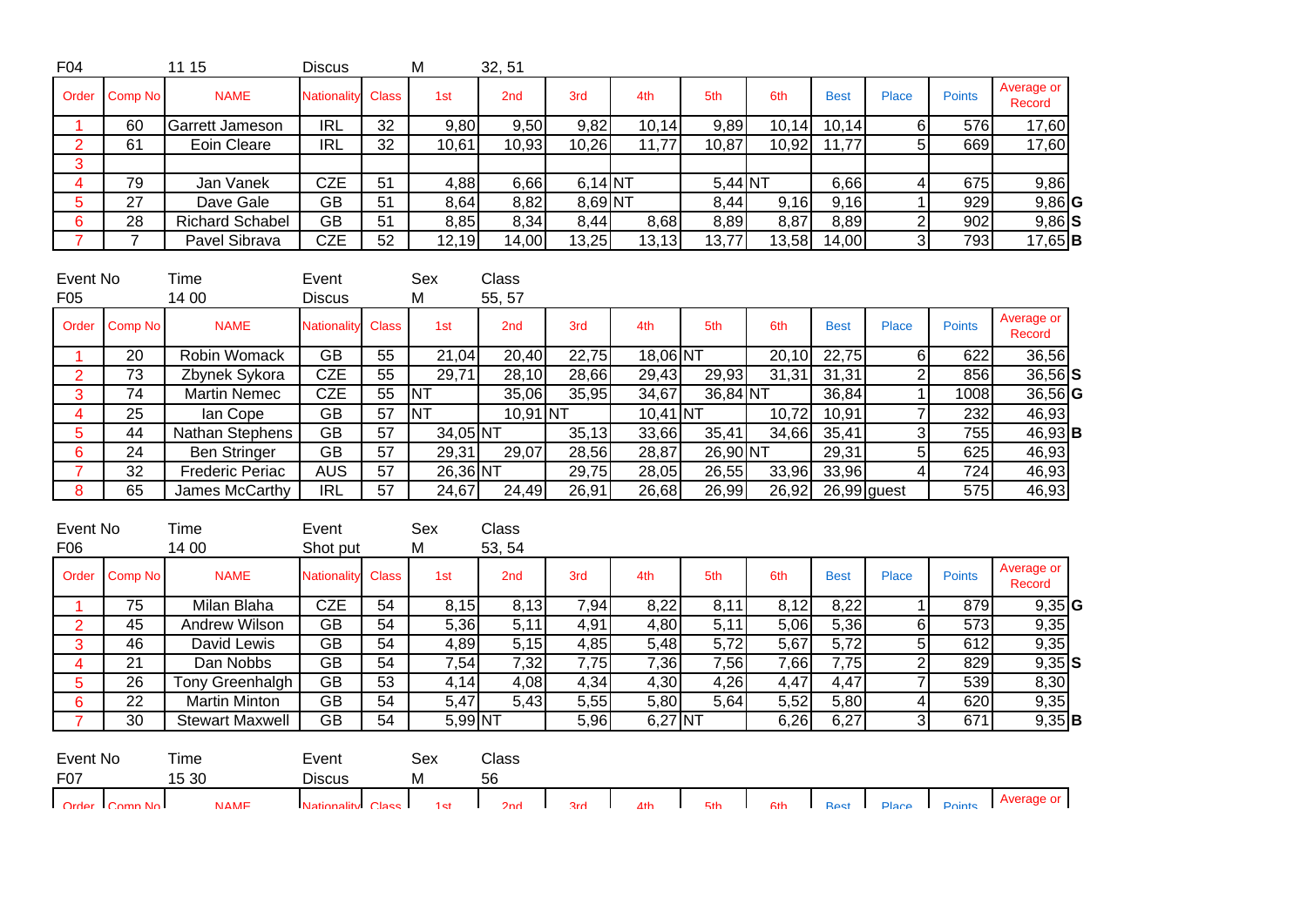| <b>UNU</b> | <b>UVILIP INC.</b> | <b>INFORMED</b>         | <b>INCHIVITIONLY UTOOO</b> |    | ا با ف ا   | <b>ALIM</b> | <b>UIU</b> | T(1)     | $\overline{\mathbf{v}}$ | <b>VULL</b> | DUOL  | <b>LIGUU</b> | י טוויוט | Record           |  |
|------------|--------------------|-------------------------|----------------------------|----|------------|-------------|------------|----------|-------------------------|-------------|-------|--------------|----------|------------------|--|
|            | 29                 | Seb Trezise             | GВ                         | 56 | 14,37      | 13,98       | 15.04      | 15.24    | 16,22                   | 16,25       | 16,25 |              | 436 I    | 37,30            |  |
|            | 81                 | Pepa Stiak              | CZE                        | 56 | 30,84 NT   |             | 33,09      | 32,43    | 34,30                   | 32,99       | 34,30 |              | 920      | $37,30$ S        |  |
|            | 90                 | <b>Pieter Gruijters</b> | HOL                        | 56 | $31,84$ NT |             | 32,27      | 30,97 NT |                         | INT         | 32,27 |              | 865      | $37,30$ <b>B</b> |  |
|            | 67                 | Seamus Wall             | <b>IRL</b>                 | 56 | 21,07      | 20,61       | 20,55      | 20.45    | 20.84                   | 20.79       | 21,07 |              | 565I     | 37,30            |  |
|            | 66                 | Keith Armstrong         | IRL                        | 56 | 12,83      | $13,83$ NT  |            | 15.79    | 14,46                   | 16.42       | 16,42 |              | 440      | 37,30            |  |
|            | 23                 | Lee Lower               | GВ                         | 56 | 19,98      | 21,25       | 22,22      | 22,27    | 21,15                   | 20,52       | 22,27 |              | 597      | 37,30            |  |
|            | 64                 | Jamie Boyle             | <b>IRL</b>                 | 56 | 23,59 NT   |             | 27,16      | 23,50    | 24,80                   | 25,22       | 27,16 |              | 7281     | 37,30            |  |
|            |                    | <b>Miroslay Sperk</b>   | CZE                        | 56 | 35,52      | 36,78       | 36,36      | 36,64    | 34,11                   | 36,38       | 36,78 |              | 986      | $37,30$ G        |  |

| Event No        |               | Time                   | Event              |              | Sex        | Class           |           |            |       |       |             |       |               |                      |  |
|-----------------|---------------|------------------------|--------------------|--------------|------------|-----------------|-----------|------------|-------|-------|-------------|-------|---------------|----------------------|--|
| F <sub>08</sub> |               | 15 30                  | Javelin            |              |            | 33, 53-56       |           |            |       |       |             |       |               |                      |  |
|                 | Order Comp No | <b>NAME</b>            | <b>Nationality</b> | <b>Class</b> | 1st        | 2 <sub>nd</sub> | 3rd       | 4th        | 5th   | 6th   | <b>Best</b> | Place | <b>Points</b> | Average or<br>Record |  |
|                 | 48            | Tyler Thompson         | GB                 | 33           | 5,58 NT    |                 | 7,56      | 6,82       | 6,33  | 5,92  | 7,56        |       | 535           | 14,14                |  |
|                 | 62            | <b>Rosemary Tallon</b> | <b>IRL</b>         | 53           | 7,49 NT    |                 | <b>NT</b> | 7,08 NT    |       | INT   | 7,49        |       | 648           | 11,55                |  |
|                 | 31            | Sally Reddin           | GВ                 | 54           | $11,59$ NT |                 | <b>NT</b> | 10,08      | 10,50 | 11,16 | 11,59       |       | 784           | $14,78$ $S$          |  |
|                 | 70            | Jana Fesslova          | <b>CZE</b>         | 55           | 13,72      | 13,81           | 14,67     | $15,10$ NT |       | 15,96 | 15,96       |       | 703           | $22,71$ <b>B</b>     |  |
|                 | 63            | Lorraine Regan         | <b>IRL</b>         | 56           | 11,14      | 10,42           | 9,42      | 11,81      | 12,23 | 11,67 | 12,23       |       | 524           | 23,32                |  |
|                 | 43            | Julie Hamzah           | GВ                 | 56           | 8,53       | 10,17           | 9,08      | 9,60       | 10,21 | 10,59 | 10,59       |       | 454           | 23,32                |  |
|                 | 87            | Eva Kacanu             | CZE                | 54           | $9,04$ NT  |                 | 9,52      | 9,68       | 9,56  | 10,08 | 10,08       |       | 682           | 14,78                |  |
|                 | 72            | Martina Kniezkova      | <b>CZE</b>         | 52           | 6,71       | 7,24            | 7,54      | 7,44       | 7,75  | 8,15  | 8,15        |       | 865           | $9,42$ <sup>G</sup>  |  |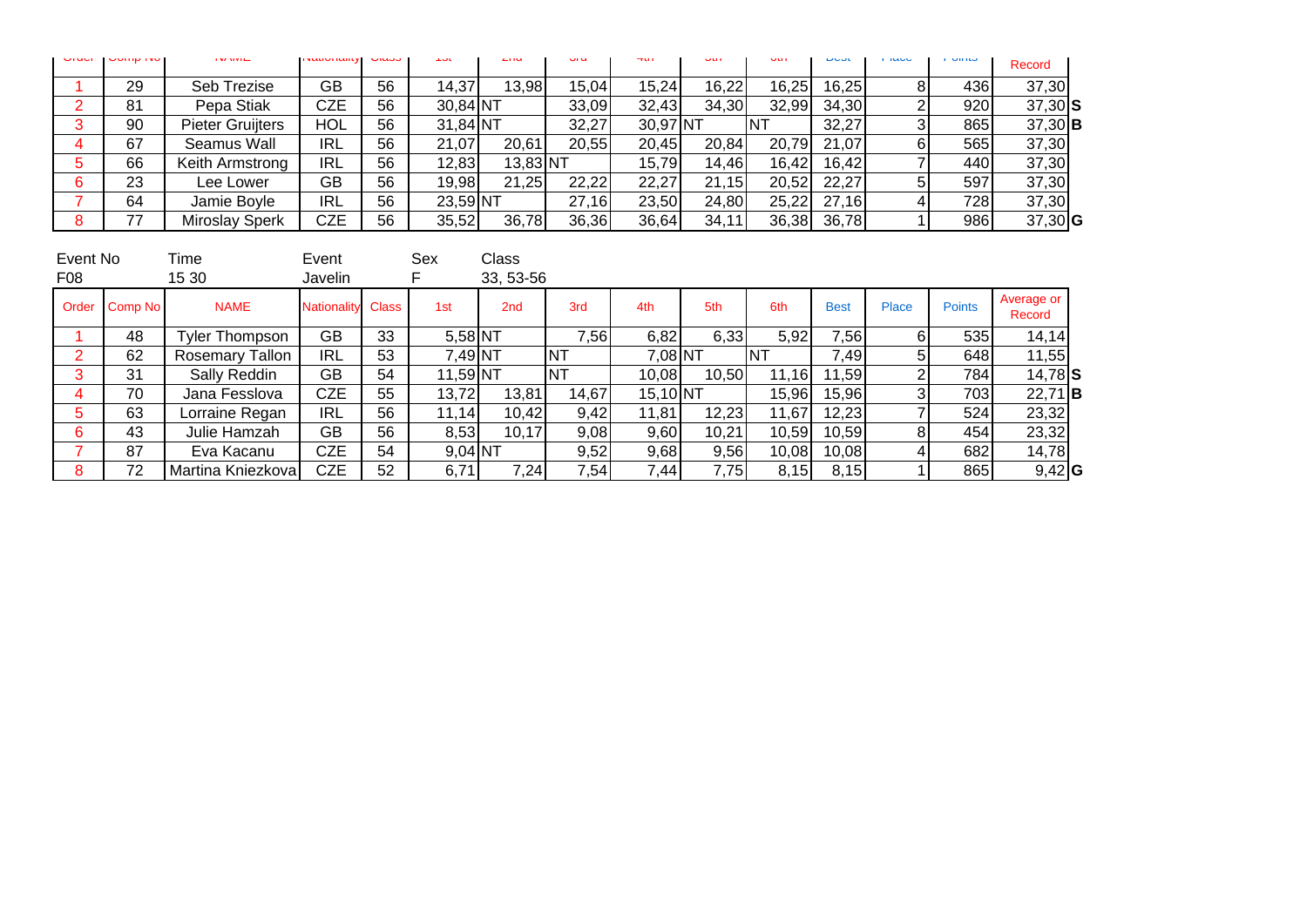## **SUNDAY**

#### **FIELD EVENTS**

| Event No                    |                 | Time                   | Event                  |                 | Sex        | Class              |          |            |       |                    |                    |                         |               |                      |
|-----------------------------|-----------------|------------------------|------------------------|-----------------|------------|--------------------|----------|------------|-------|--------------------|--------------------|-------------------------|---------------|----------------------|
| F09                         |                 | 10 00                  | Shot put               |                 | М          | 57                 |          |            |       |                    |                    |                         |               |                      |
| Order                       | Comp No         | <b>NAME</b>            | <b>Nationality</b>     | <b>Class</b>    | 1st        | 2nd                | 3rd      | 4th        | 5th   | 6th                | <b>Best</b>        | Place                   | <b>Points</b> | Average or<br>Record |
|                             | 40              | <b>Clifford Ruchat</b> | <b>GB</b>              | 57              | 11,03      | 10,71              | 10,93    | 10,62      | 11,05 | 11,33              | 11,33              | $\overline{2}$          | 836           | $\overline{13,56}$ S |
| $\overline{2}$              | 65              | James McCarthy         | IRL                    | 57              | 9,39       | 9,47               | 9,37     | $9,40$ NT  |       | 9,68               | 9,68               | $\overline{3}$          | 714           | $13,56$ B            |
| 3                           | 25              | lan Cope               | <b>GB</b>              | 57              | 4,38       | 4,56               | 4,54     | 4,67       | 4,78  | 4,75               | 4,78               | 5 <sup>1</sup>          | 353           | 13,56                |
| $\overline{\mathbf{4}}$     | 44              | Nathan Stephens        | <b>GB</b>              | 57              | 11,58      | $\overline{11,38}$ | 11,85    | 11,76      | 11,15 | 11,62              | 11,85              |                         | 874           | $13,56$ G            |
| 5                           | 24              | Ben Stringer           | $\overline{GB}$        | 57              | 8,10       | 7,73               | 7,72     | 8,12       | 8,19  | 8,10               | 8,19               | 4                       | 604           | 13,56                |
| $\overline{6}$              | $\overline{32}$ | <b>Frederic Periac</b> | <b>AUS</b>             | 57              |            |                    |          |            |       |                    |                    |                         |               | 13,56                |
| Event No<br>F <sub>10</sub> |                 | Time<br>10 00          | Event<br><b>Discus</b> |                 | Sex<br>M   | Class<br>53, 54    |          |            |       |                    |                    |                         |               |                      |
| Order                       | Comp No         | <b>NAME</b>            | Nationality            | <b>Class</b>    | 1st        | 2nd                | 3rd      | 4th        | 5th   | 6th                | <b>Best</b>        | Place                   | <b>Points</b> | Average or<br>Record |
|                             | 22              | <b>Martin Minton</b>   | <b>GB</b>              | 54              | 16,89      | 16,35              | 16,98    | 16,97      | 16,62 | 17,10              | 17,10              | $\overline{2}$          | 565           | $30,26$ S            |
| $\overline{2}$              | 46              | David Lewis            | <b>GB</b>              | 54              | 13,00      | 13,90              | 12,92 NT |            | 11,66 | 11,18              | 13,90              | $\overline{3}$          | 459           | $30,26$ <b>B</b>     |
| 3                           | 30              | <b>Stewart Maxwell</b> | $\overline{GB}$        | 54              |            |                    |          |            |       |                    |                    |                         |               | 30,26                |
| $\overline{\mathbf{4}}$     | $\overline{75}$ | Milan Blaha            | <b>CZE</b>             | $\overline{54}$ | 19,60      | 19,92              | 19,76    | 20,94      | 20,61 | 19,85              | 20,94              | $\mathbf{1}$            | 692           | $\overline{30,26}$ G |
| $\overline{5}$              | $\overline{26}$ | Tony Greenhalgh        | $\overline{GB}$        | $\overline{53}$ | 10,19      | 9,61               | 9,71     | 10,31      | 10,50 | 10,27              | 10,50              | 4                       | 436           | 24,11                |
| Event No<br>F11             |                 | Time<br>11 30          | Event<br>Club          |                 | Sex<br>M   | Class<br>32, 51    |          |            |       |                    |                    |                         |               |                      |
| Order                       | Comp No         | <b>NAME</b>            | <b>Nationality</b>     | <b>Class</b>    | 1st        | 2nd                | 3rd      | 4th        | 5th   | 6th                | <b>Best</b>        | Place                   | <b>Points</b> | Average or<br>Record |
| $\overline{1}$              | 49              | <b>Daniel Davies</b>   | <b>GB</b>              | 32              | 17,19      | 17,84              | 17,18    | 15,63      | 16,44 | 17,68              | $\overline{17,84}$ | 5 <sup>1</sup>          | 560           | 31,88                |
| $\overline{2}$              | $\overline{39}$ | <b>Thomas Green</b>    | $\overline{GB}$        | 32              | 20,71      | $18,40$ NT         |          | <b>NT</b>  | 22,41 | 22,03              | 22,41              | $\overline{\mathbf{r}}$ | 703           | 31,88                |
| $\overline{3}$              | 60              | Garrett Jameson        | IRL                    | $\overline{32}$ | 24,06      | 24,69              | 24,32    | $22,81$ NT |       | 24,94              | 24,94              | $\overline{3}$          | 782           | $31,88$ <b>B</b>     |
| 4                           | 79              | Jan Vanek              | <b>CZE</b>             | 51              | 20,21      | $\overline{19,30}$ | 19,86    | 18,86      | 20,43 | 20,47              | 20,47              | $\overline{2}$          | 854           | $23,97$ S            |
| 5                           | $\overline{28}$ | <b>Richard Schabel</b> | $\overline{GB}$        | 51              | $20,11$ NT |                    | 19,83 NT |            | 19,57 | $\overline{21,32}$ | 21,32              | $\mathbf{1}$            | 889           | $\overline{23,97}$ G |
| Event No<br>F <sub>12</sub> |                 | Time<br>14 00          | Event<br>Javelin       |                 | Sex<br>M   | Class<br>56, 57    |          |            |       |                    |                    |                         |               |                      |
| Order                       | Comp No         | <b>NAME</b>            | Nationality            | <b>Class</b>    | 1st        | 2nd                | 3rd      | 4th        | 5th   | 6th                | <b>Best</b>        | Place                   | <b>Points</b> | Average or<br>Record |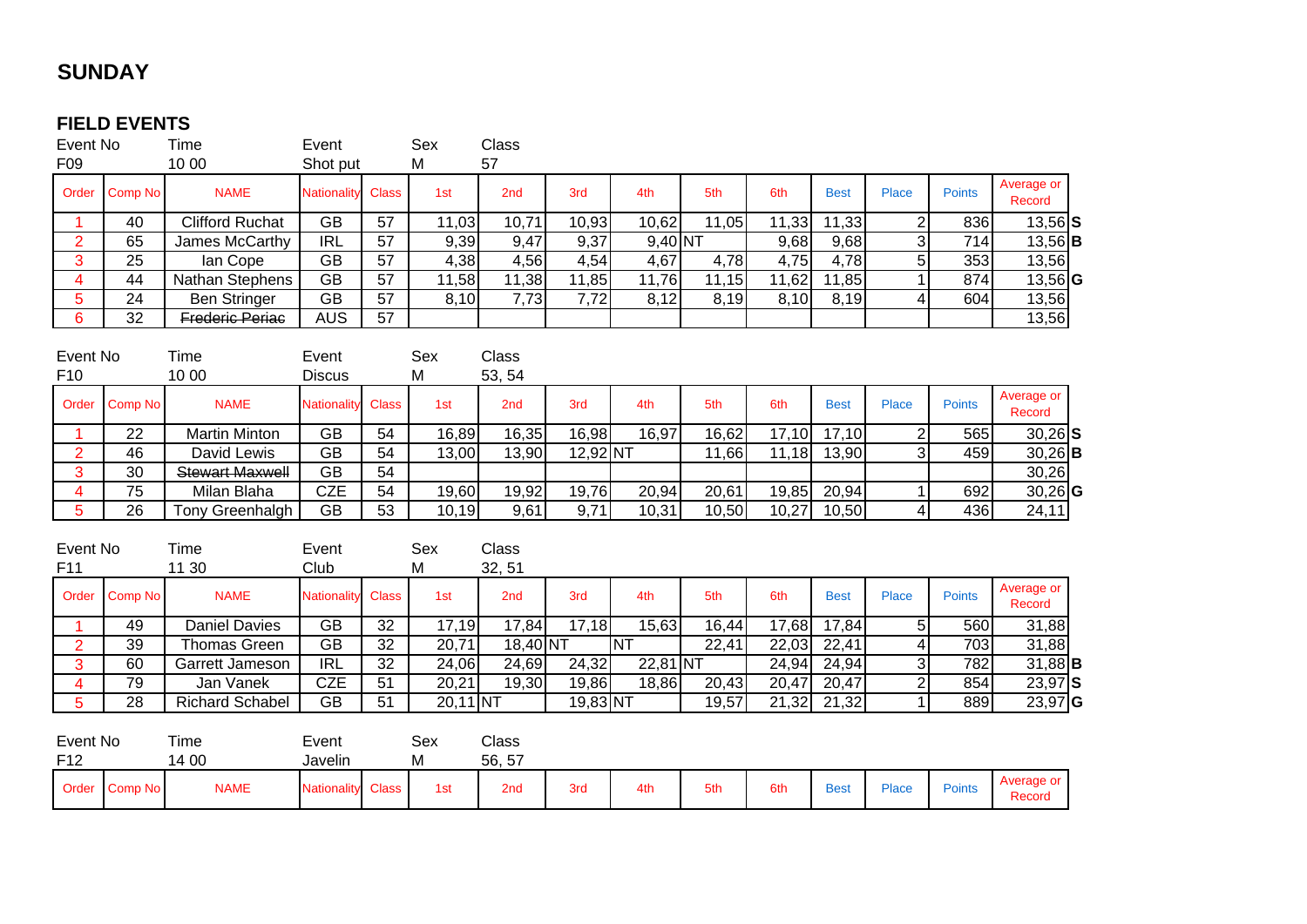| 65 | James McCarthy          | IRL        | 57 | 20,55    | 20,02    | 21,04    | 20,58 | 20,75    |        | 21,58 21,58 | 541  | 39,86            |           |
|----|-------------------------|------------|----|----------|----------|----------|-------|----------|--------|-------------|------|------------------|-----------|
| 44 | Nathan Stephens         | GB         | 57 | 31,57    | 32,14    | 32,40    | 32,83 | 32,68    | 33,69  | 33,69       | 845  | $39,86$ <b>B</b> |           |
| 81 | Pepa Stiak              | CZE        | 56 | 31.71    | 32,37 NT |          | 31.01 | 30,16    | 32,34  | 32,37       | 907  | $35.67$ S        |           |
| 90 | <b>Pieter Gruijters</b> | <b>HOL</b> | 56 | 37,98    | 37,08    | 37,91    | 39,45 | 37,94    | 39,24  | 39,45       | 1106 | $35,67$ <b>G</b> | <b>WR</b> |
| 23 | Lee Lower               | GB         | 56 | 15,59    | 16,06    | 15,56    | 16,18 | 14,81    | 15.511 | 16.18       | 454  | 35,67            |           |
| 29 | Seb Trezise             | <b>GB</b>  | 56 | 13,81 NT |          | 12,63    | 13,82 | 14,78 NT |        | 14,78       | 414  | 35,67            |           |
| 67 | Seamus Wall             | <b>IRL</b> | 56 | 15.50    | 16,20    | 17,36 NT |       | INT.     | INT    | 17,36       | 487  | 35,67            |           |

| Event No<br>F <sub>13</sub> |         | Гіmе<br>14 00         | Event<br>Shot put  |              | Sex        | Class<br>32, 33, 53-56 |         |      |      |      |             |       |               |                      |
|-----------------------------|---------|-----------------------|--------------------|--------------|------------|------------------------|---------|------|------|------|-------------|-------|---------------|----------------------|
| Order                       | Comp No | <b>NAME</b>           | <b>Nationality</b> | <b>Class</b> | 1st        | 2 <sub>nd</sub>        | 3rd     | 4th  | 5th  | 6th  | <b>Best</b> | Place | <b>Points</b> | Average or<br>Record |
|                             | 63      | Lorraine Regan        | <b>IRL</b>         | 56           | 5,36       | 5,66                   | 5,45    | 5,76 | 5,56 | 5,74 | 5,76        |       | 705           | 8,17                 |
| 2                           | 43      | Julie Hamzah          | GB                 | 56           | 4,62       | 5,29                   | 4,80    | 4,63 | 5,44 | 4,82 | 5,44        |       | 666           | 8,17                 |
|                             | 37      | Gemma Prescott        | <b>GB</b>          | 32           | 3,90       | 4,01                   | 3,86    | 3,85 | 3,84 | 3,97 | 4,01        | 51    | 707           | 5,67                 |
| 4                           | 62      | Rosemary Tallon       | <b>IRL</b>         | 53           | <b>INT</b> | 3,54                   | 3.76 NT |      | 3,59 | 3,91 | 3,91        | 8     | 665           | 5,88                 |
| 5                           | 48      | <b>Tyler Thompson</b> | GB                 | 33           | 4,65       | 4,65                   | 4,73    | 4,73 | 4,90 | 4,70 | 4,90        |       | 754           | 6,50                 |
| 6                           | 37      | Eva Kacanu            | <b>CZE</b>         | 54           | 5,73       | 5,77                   | 6,08    | 6,00 | 6,00 | 6,28 | 6,28        |       | 944           | $6,65$ <sup>G</sup>  |
|                             | 31      | Sally Reddin          | GB                 | 54           | 5,46       | 5,35                   | 5,02    | 5,55 | 5,28 | 5,54 | 5,55        | ົ     | 835           | $6,65$ S             |
| 8                           | 70      | Jana Fesslova         | <b>CZE</b>         | 55           | 6,44       | 6,62                   | 6,54    | 6,28 | 6,94 | 6,87 | 6,94        | ົ     | 766           | $9,06$ B             |

| Event No        |               | Time                   | Event              |       | Sex  | Class   |      |      |      |      |             |              |               |                      |  |
|-----------------|---------------|------------------------|--------------------|-------|------|---------|------|------|------|------|-------------|--------------|---------------|----------------------|--|
| F <sub>14</sub> |               | 15 30                  | Shot put           |       | М    | 32      |      |      |      |      |             |              |               |                      |  |
|                 | Order Comp No | <b>NAME</b>            | <b>Nationality</b> | Class | 1st  | 2nd     | 3rd  | 4th  | 5th  | 6th  | <b>Best</b> | <b>Place</b> | <b>Points</b> | Average or<br>Record |  |
|                 | 38            | Bernie Doolan          | GB                 | 32    | 6,52 | 5,89    | 6,46 | 6,65 | 6,67 | 6,85 | 6,85        |              | 941           | $7,28$ <sup>G</sup>  |  |
| ົ               | 47            | <b>Andrew Williams</b> | GВ                 | 32    | 6,10 | 6,16    | 6,23 | 6,37 | 6,42 | 6,45 | 6,45        |              | 886           | $7,28$ S             |  |
| ີ               | 49            | <b>Daniel Davies</b>   | GB                 | 32    | 3,90 | 3,92    | 3,98 | 4,09 | 4,13 | 4,00 | 4,13        |              | 567           | 7,28                 |  |
|                 | 61            | Eoin Cleare            | <b>IRL</b>         | 32    | 5,37 | 5,73 NT |      | 5,29 | 5,64 | 5,69 | 5,73        |              | 787           | $7,28$ B             |  |

| Event No        |               | Time                   | Event             |    | Sex      | Class           |            |       |             |            |             |       |               |                      |
|-----------------|---------------|------------------------|-------------------|----|----------|-----------------|------------|-------|-------------|------------|-------------|-------|---------------|----------------------|
| F <sub>15</sub> |               | 15 30                  | Javelin           |    | M        | 53-55           |            |       |             |            |             |       |               |                      |
|                 | Order Comp No | <b>NAME</b>            | Nationality Class |    | 1st      | 2 <sub>nd</sub> | 3rd        | 4th   | 5th         | 6th        | <b>Best</b> | Place | <b>Points</b> | Average or<br>Record |
|                 | 45            | Andrew Wilson          | GB                | 54 | 13,04    | 13,20           | 10,22      | 12,31 | 12,74       | 12,54      | 13,20       |       | 4951          | 26,64                |
| ົ               | 46            | David Lewis            | GВ                | 54 | 11,72    | $13,45$ NT      |            | .NT   | 13,70       | 12,95      | 13,70       |       | 514           | 26,64                |
|                 | 26            | <b>Tony Greenhalgh</b> | GB                | 53 |          |                 |            |       |             |            |             |       |               | 19,62                |
|                 | 30            | <b>Stewart Maxwell</b> | GВ                | 54 | 11,78    | 11,27           | 10,34      | 11.47 | 12,22       | 9,35       | 12,22       |       | 459           | 26,64                |
| 5               | 22            | Martin Minton          | GВ                | 54 | 15,80 NT |                 | $15,41$ NT |       | <b>IDNT</b> | <b>DNT</b> | 15,80       |       | 593           | 26,64                |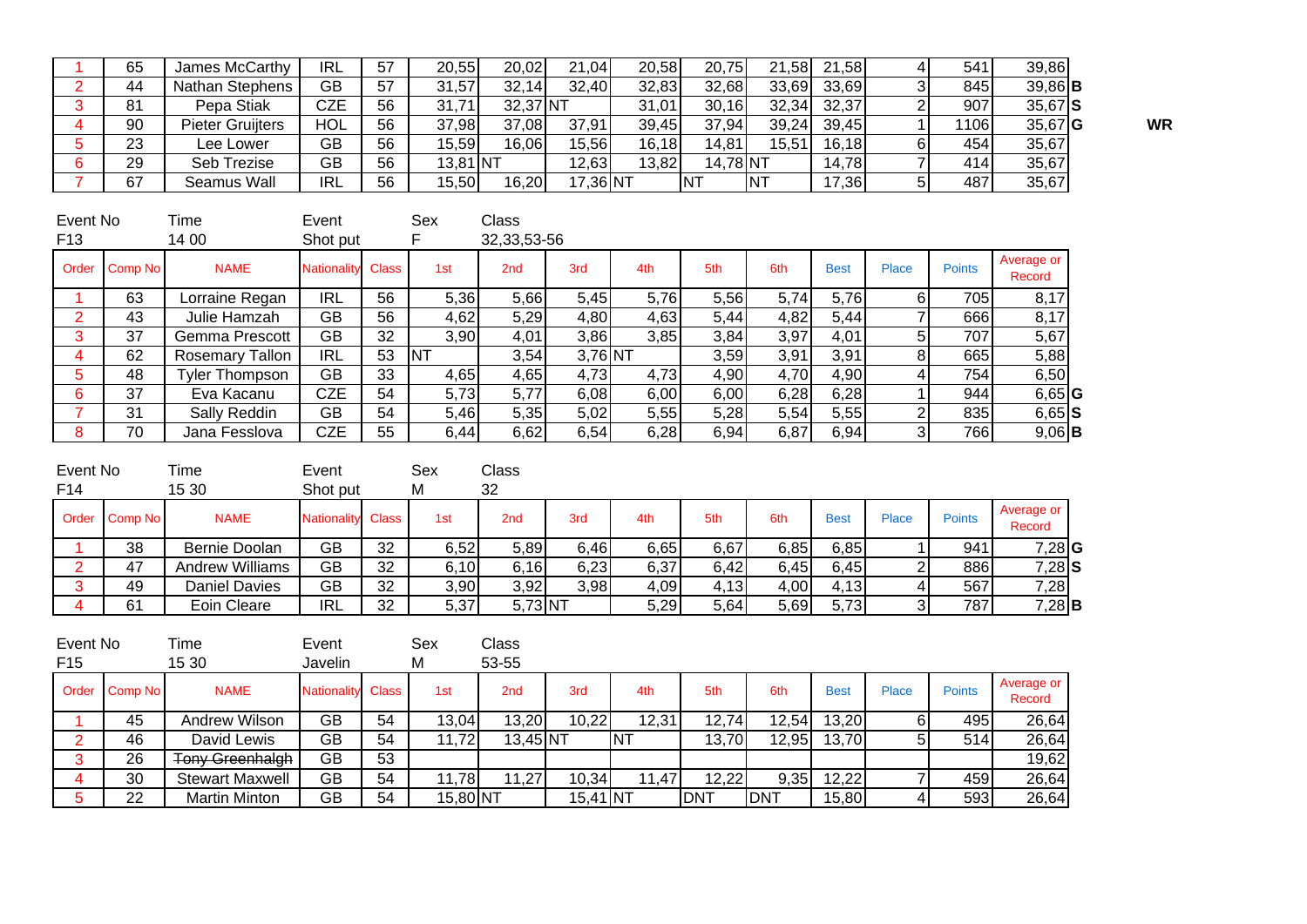| 20 | Robin Womack         | GB        | 55 | INT                       | 14,40 NT |        | 11,65    | 14.551   | ,16             | 14,55 | 445 | 32,73            |
|----|----------------------|-----------|----|---------------------------|----------|--------|----------|----------|-----------------|-------|-----|------------------|
| 74 | Martin Nemec         | CZE       | 55 | 25,25                     | 26,64    | 26,48  | 27,09 NT |          | .51<br><u>.</u> | 27,51 | 841 | $32,73$ <b>G</b> |
| 75 | Milan Blaha          | ^7⊏<br>ᇈᆮ | 54 | $\overline{\mathsf{INT}}$ | 16,90    | ,41 NT |          | 18,05 NT |                 | 18,05 | 678 | $26,64$ <b>B</b> |
| 82 | ′ Jusan<br>∟Scambura | CZE       | 55 | $\Omega$<br>.44<br>∠∣     | 21,03    | 22,06  | 19,69    | 20,33    | 23,88           | 23,88 | 730 | $32,73$ $S$      |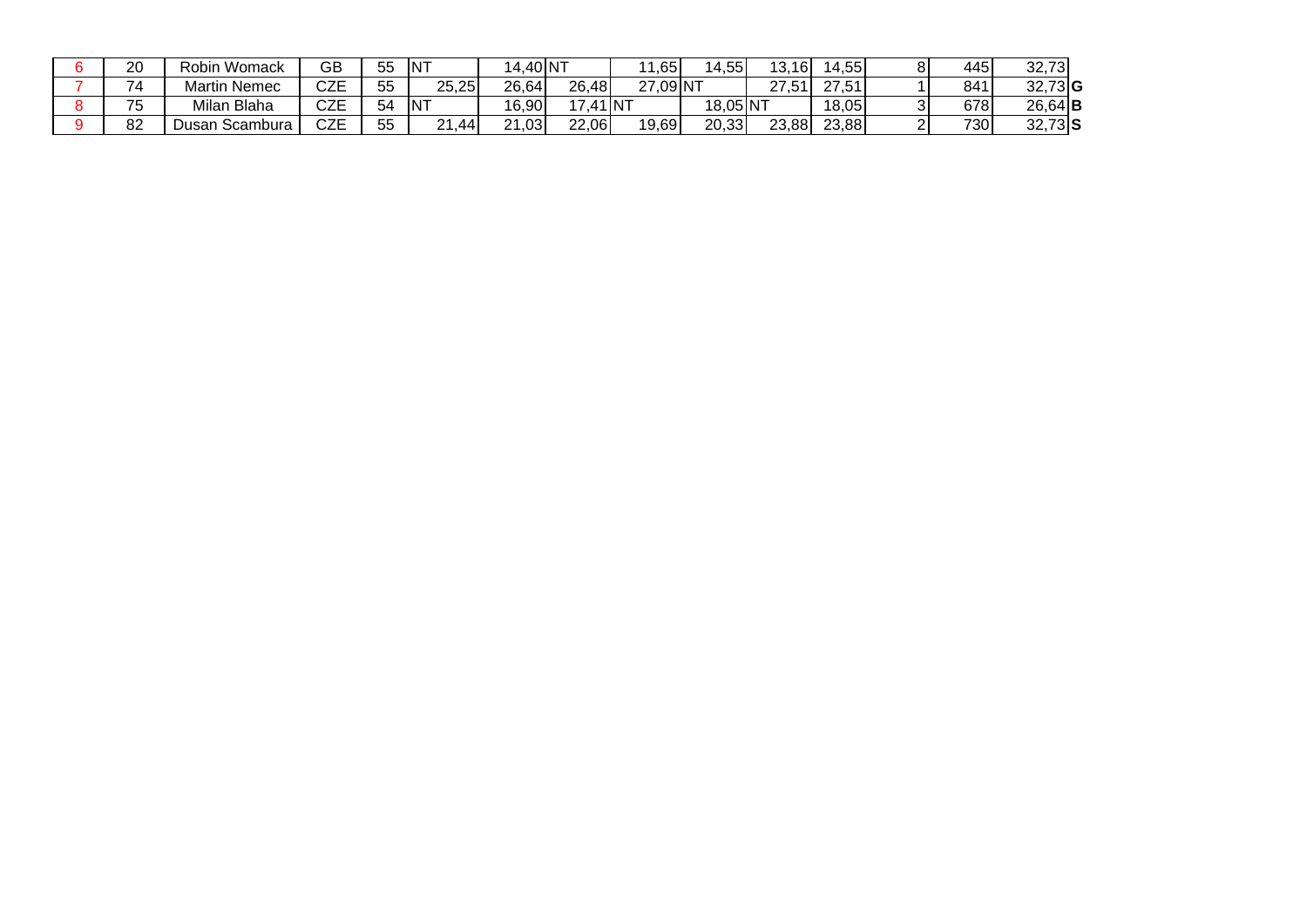## **SATURDAY**

## **TRACK EVENTS**

| Event No<br>T01 |         | Time<br>10 30  | Event<br>800M      |              | Sex<br>М | Class<br>54  |               |                      |  |
|-----------------|---------|----------------|--------------------|--------------|----------|--------------|---------------|----------------------|--|
| Order           | Comp No | <b>NAME</b>    | <b>Nationality</b> | <b>Class</b> | Time     | <b>Place</b> | <b>Points</b> | Average or<br>Record |  |
|                 | 25      | lan Cope       | GB                 | 53           | 2:33,09  |              | 312           | 1:40,47 $G$          |  |
|                 | 42      | Jonathon Smith | GВ                 | 54           | 2:35,39  | 3            | 219           | 1:34,75              |  |
|                 | 82      | Dusan Scambura | CZE                | 54           | 2:33,61  | 2            | 233           | $1:34,75$ S          |  |

| Event No<br>T02 |         | Time<br>12 00         | Event<br>100m      |              | Sex<br>M   | Class<br>52-54 |               |                      |
|-----------------|---------|-----------------------|--------------------|--------------|------------|----------------|---------------|----------------------|
| Order           | Comp No | <b>NAME</b>           | <b>Nationality</b> | <b>Class</b> | Time       | Place          | <b>Points</b> | Average or<br>Record |
|                 | 36      | Louis Speight         | GВ                 | 52           | <b>DNS</b> |                |               | 0:17,53              |
|                 | 33      | <b>Micheal Nevitt</b> | GB                 | 53           | 0:17,43    | っ              | 736           | $0:15,13$ <b>S</b>   |
|                 | 34      | Karl Nicholson        | GB                 | 54           | 0:16,20    |                | 762           | $0:14,28$ <b>G</b>   |
|                 | 35      | <b>Steven Hoskins</b> | GВ                 | 54           | 0:23,09    | 4              | 236           | 0:14,28              |
|                 | 42      | <b>Jonathon Smith</b> | GB                 | 54           | 0:19,95    | 3              | 431           | $0:14,28$ <b>B</b>   |
|                 | 66      | Keith Armstrong       | <b>IRL</b>         | 54           | <b>DNS</b> |                |               | 0:14,28              |

| Event No<br>T03 |         | Time<br>1245          | Event<br>Sex<br>400m Time Tri M |              |             | Class<br>52-54 |               |                      |
|-----------------|---------|-----------------------|---------------------------------|--------------|-------------|----------------|---------------|----------------------|
| Order           | Comp No | <b>NAME</b>           | <b>Nationality</b>              | <b>Class</b> | <b>Time</b> | Place          | <b>Points</b> | Average or<br>Record |
|                 | 36      | Louis Speight         | GВ                              | 52           | <b>DNS</b>  |                |               | 1:02,04              |
|                 | 33      | Micheal Nevitt        | GB                              | 53           | 1:03,01     |                | 604           | 0:50,56              |
|                 | 34      | Karl Nicholson        | GВ                              | 54           | 0:53,30     |                | 790           | 0:47,71              |
|                 | 35      | <b>Steven Hoskins</b> | GВ                              | 54           | 1:22,04     |                | 163           | 0:47,71              |
|                 | 42      | Jonathon Smith        | GB                              | 54           | 1:15,00     |                | 272           | 0:47,71              |
|                 | 25      | Ian Cope              | GB                              | 53           | <b>DNS</b>  |                |               | 0:50,56              |
| Event No        |         | Time                  | Event                           |              | Sex         | Class          |               |                      |

| EVENTINO<br>T04 |         | пше<br>14 15 | cvent<br>200 <sub>m</sub> | əex<br>M | UidSS<br>52-54 |               |                      |
|-----------------|---------|--------------|---------------------------|----------|----------------|---------------|----------------------|
| Order           | Comp No | <b>NAME</b>  | <b>Nationality Class</b>  | Time     | <b>Place</b>   | <b>Points</b> | Average or<br>Record |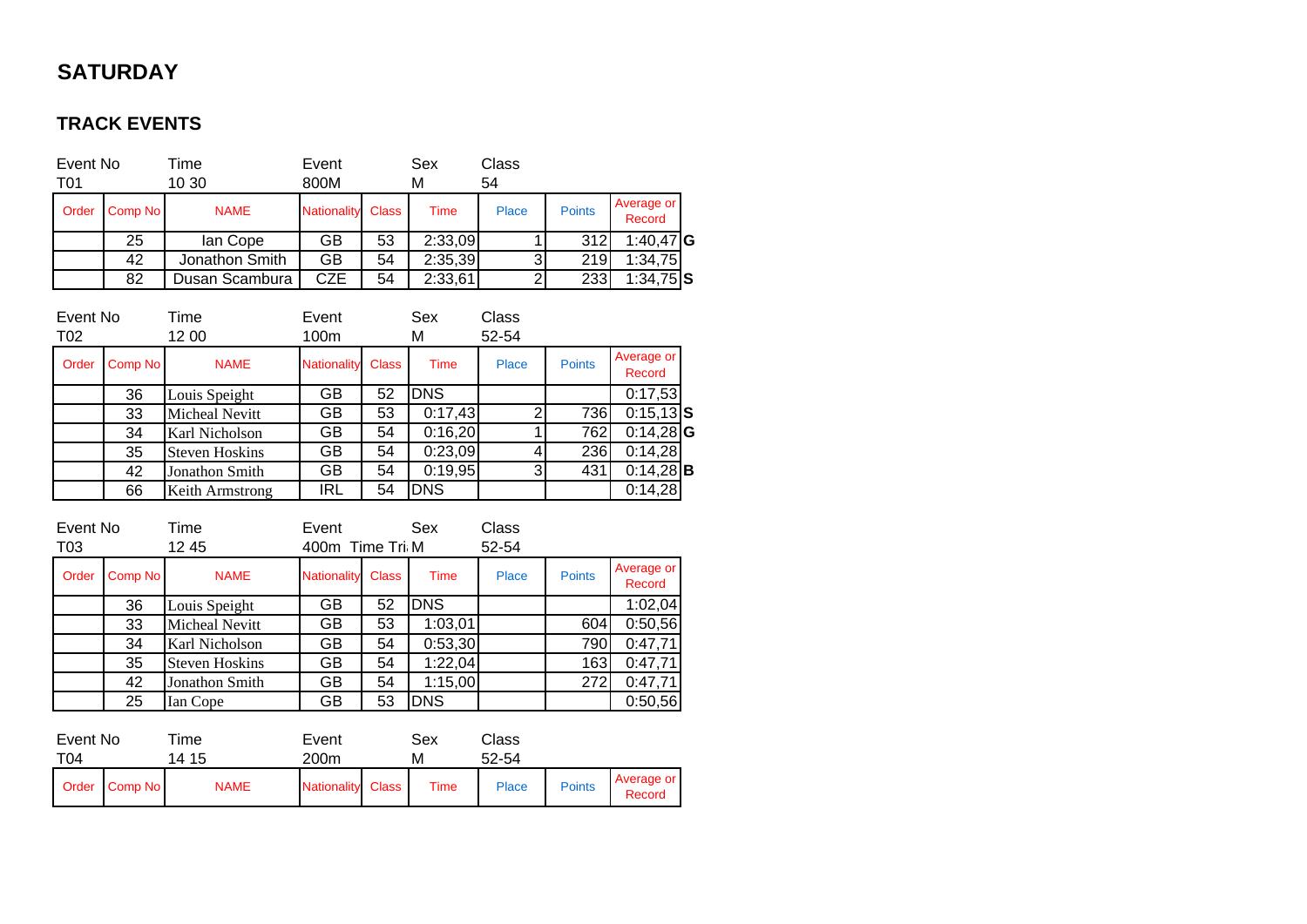| 36 | Louis Speight         | GВ         | 52 | <b>DNS</b> |   |     | 0:32,02     |  |
|----|-----------------------|------------|----|------------|---|-----|-------------|--|
| 33 | Micheal Nevitt        | GВ         | 53 | DQ         |   |     | 0:26,68     |  |
| 34 | Karl Nicholson        | GВ         | 54 | 0:28,10    |   | 810 | $0:25,44$ G |  |
| 35 | <b>Steven Hoskins</b> | GВ         | 54 | 0:42,30    | 3 | 202 | $0:25,44$ B |  |
| 42 | Jonathon Smith        | GB         | 54 | 0:36,50    | 2 | 393 | $0:25,44$ S |  |
| 66 | Keith Armstrong       | <b>IRL</b> | 54 | <b>DNS</b> |   |     | 0:25,44     |  |
| 25 | Ian Cope              | GВ         | 53 | DQ         |   |     | 0:26,68     |  |
| 82 | Dusan Scambura        | <b>CZE</b> | 54 | DQ         |   |     | 0:25,44     |  |

| Event No<br>T05 |         | <i>ime</i><br>15 15 | Event<br>1500m     |              | Sex<br>м | Class<br>54 |               |                      |  |
|-----------------|---------|---------------------|--------------------|--------------|----------|-------------|---------------|----------------------|--|
| Order           | Comp No | <b>NAME</b>         | <b>Nationality</b> | <b>Class</b> | Time     | Place       | <b>Points</b> | Average or<br>Record |  |
|                 | 35      | Steven Hoskins      | GB                 | 54           | 5:08,46  | $\Omega$    | 199           | 3:05,03              |  |
|                 | 42      | Jonathan Smith      | GВ                 | 54           | 4:56,81  |             | 246           | $3:05,03$ <b>G</b>   |  |

## **SUNDAY**

#### **TRACK EVENTS**

| Event No<br>Time<br>10 30<br>T06 |         | Event<br>800M Time Trial |                    |              | Sex<br>м | Class<br>54  |               |                      |
|----------------------------------|---------|--------------------------|--------------------|--------------|----------|--------------|---------------|----------------------|
| Order                            | Comp No | <b>NAME</b>              | <b>Nationality</b> | <b>Class</b> | Time     | <b>Place</b> | <b>Points</b> | Average or<br>Record |
|                                  | 25      | lan Cope                 | GB                 | 53           | 2:35,60  |              | 291           | 1:40,47              |
|                                  | 42      | Jonathon Smith           | GB                 | 54           |          |              |               | 1:34,75              |
|                                  | 82      | Dusan Scambura           | CZE                | 54           | 2:35,90  |              | 215           | 1:34,75              |

| Event No<br>Time<br>T07<br>12 00 |         | Event<br>100m Time Trial |                    |              | Sex<br>М   | Class<br>52-54 |               |                      |
|----------------------------------|---------|--------------------------|--------------------|--------------|------------|----------------|---------------|----------------------|
| Order                            | Comp No | <b>NAME</b>              | <b>Nationality</b> | <b>Class</b> | Time       | Place          | <b>Points</b> | Average or<br>Record |
|                                  | 36      | Louis Speight            | GВ                 | 52           | <b>DNS</b> |                |               | 17,53                |
|                                  | 33      | <b>Micheal Nevitt</b>    | GВ                 | 53           | <b>DNS</b> |                |               | 15, 13               |
|                                  | 34      | Karl Nicholson           | GВ                 | 54           | <b>DNS</b> |                |               | 14,28                |
|                                  | 35      | <b>Steven Hoskins</b>    | GВ                 | 54           | <b>DNS</b> |                |               | 14,28                |
|                                  | 42      | Jonathon Smith           | GB                 | 54           | <b>DNS</b> |                |               | 14,28                |
|                                  | 66      | Keith Armstrong          | IRL                | 54           | <b>DNS</b> |                |               | 14,28                |